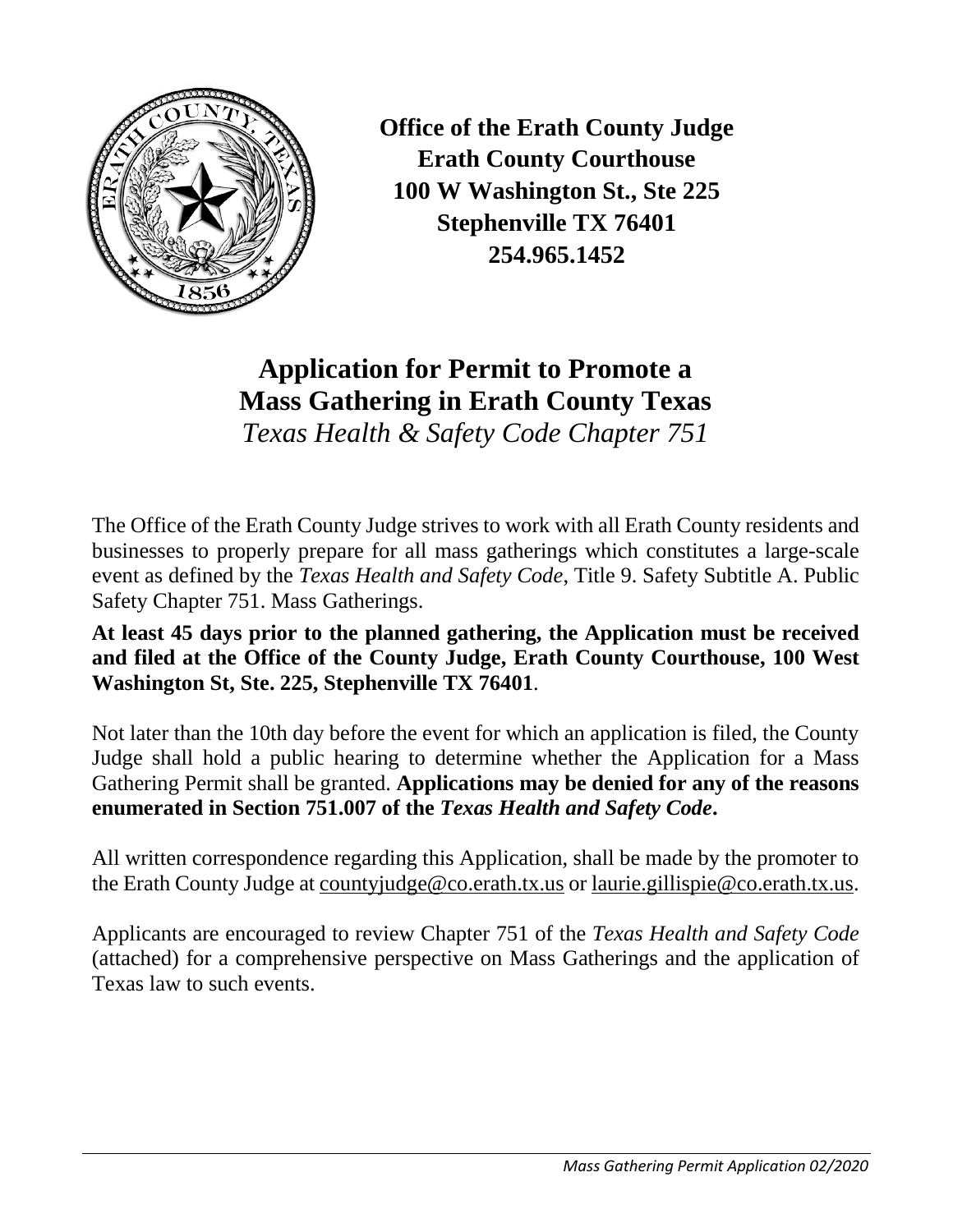## **MASS GATHERING EVENT DESCRIPTION** *(If different venues, list each venue separately)*

**Name of Event:**

**Promoter's Name:**

**Promoter's Address, City, State, Zip:**

**Promoter's Phone Number:**

**Financial Statement:** (*Attach statement reflecting funds being supplied to finance Mass Gathering*)

**Property Owner's Name:**

**Property Owner's Address, City, State, Zip:**

**Certified Copy of Agreement between Promoter and Property Owner:** (*Attach to Application*)

# **VENUE**

**Event Location & Description of Property: Description of Event: Date(s) of Event: Time Beginning:** Time Ending: **Primary Point of Contact: POC Cell Number: Secondary Point of Contact: Secondary POC Cell Number:**

\*List private property address. If on public land, list specific address/street(s) or landmarks. Point Of Contact must be person authorized to make determination regarding event activities!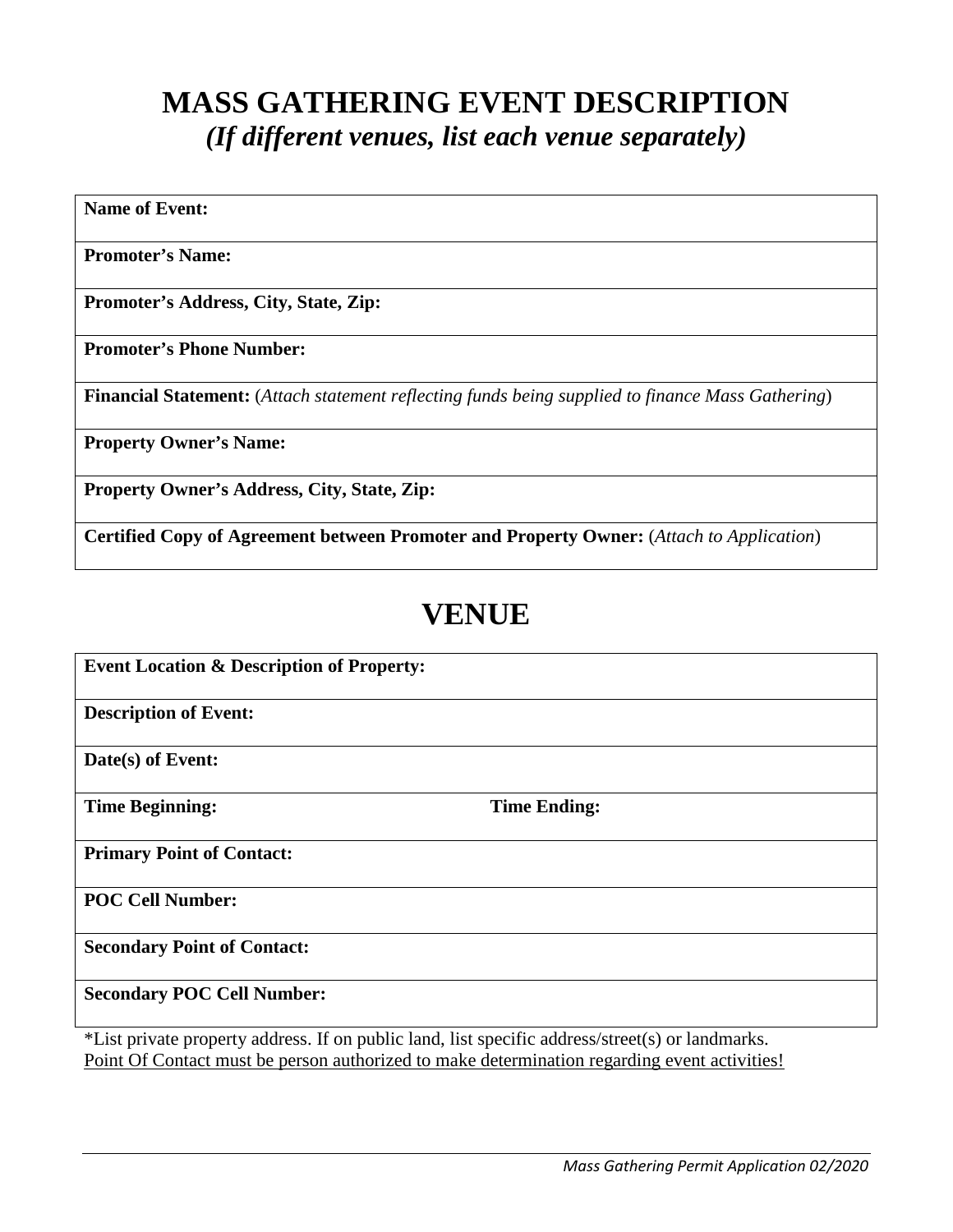# **PUBLIC SAFETY COMPLIANCE**

**Maximum Number of Persons Promoter will Allow to Attend Event & Plan Promoter intends to use to limit attendance:**

**Name & Address of Performer(s):** *(Attach to Application if more than one)*

**Description of Each Agreement Between Promoter & Performer(s):** 

**Description of all preparations being made to provide Traffic Control, Ensure Mass Gathering will be conducted in orderly manner & Protect Physical Safety of attendees:**

| <b>Is Mass Evacuation Plan Included?</b><br>Y es |
|--------------------------------------------------|
|--------------------------------------------------|

# **SITE PLAN**

| <b>Adequate Designated Parking for Attendees?</b>                                    | <b>Yes</b> | N <sub>0</sub> |  |  |
|--------------------------------------------------------------------------------------|------------|----------------|--|--|
| <b>Adequate Handicapped Parking Available?</b>                                       | Yes        | N <sub>0</sub> |  |  |
| <b>Are Locations of First Aid Stations Identified?</b>                               | Yes        | N <sub>0</sub> |  |  |
| <b>Is Mass Notification System Available?</b>                                        | Yes        | N <sub>0</sub> |  |  |
| <b>Adequate Number of Solid Waste Containers?</b>                                    | Yes        | N <sub>0</sub> |  |  |
| Description of Each Step to Ensure Minimum Standards of Sanitation & Health are met: |            |                |  |  |

*May attach additional sheets if necessary.*

### **Helpful ContactInformation:**

### **Erath County Judge's Office Erath County Sheriff's Office**

Erath County Courthouse 1043 Glen Rose Rd 100 W Washington St, Ste 225 Stephenville TX 76401 Stephenville TX 76401 254.965.3338 254.965.1452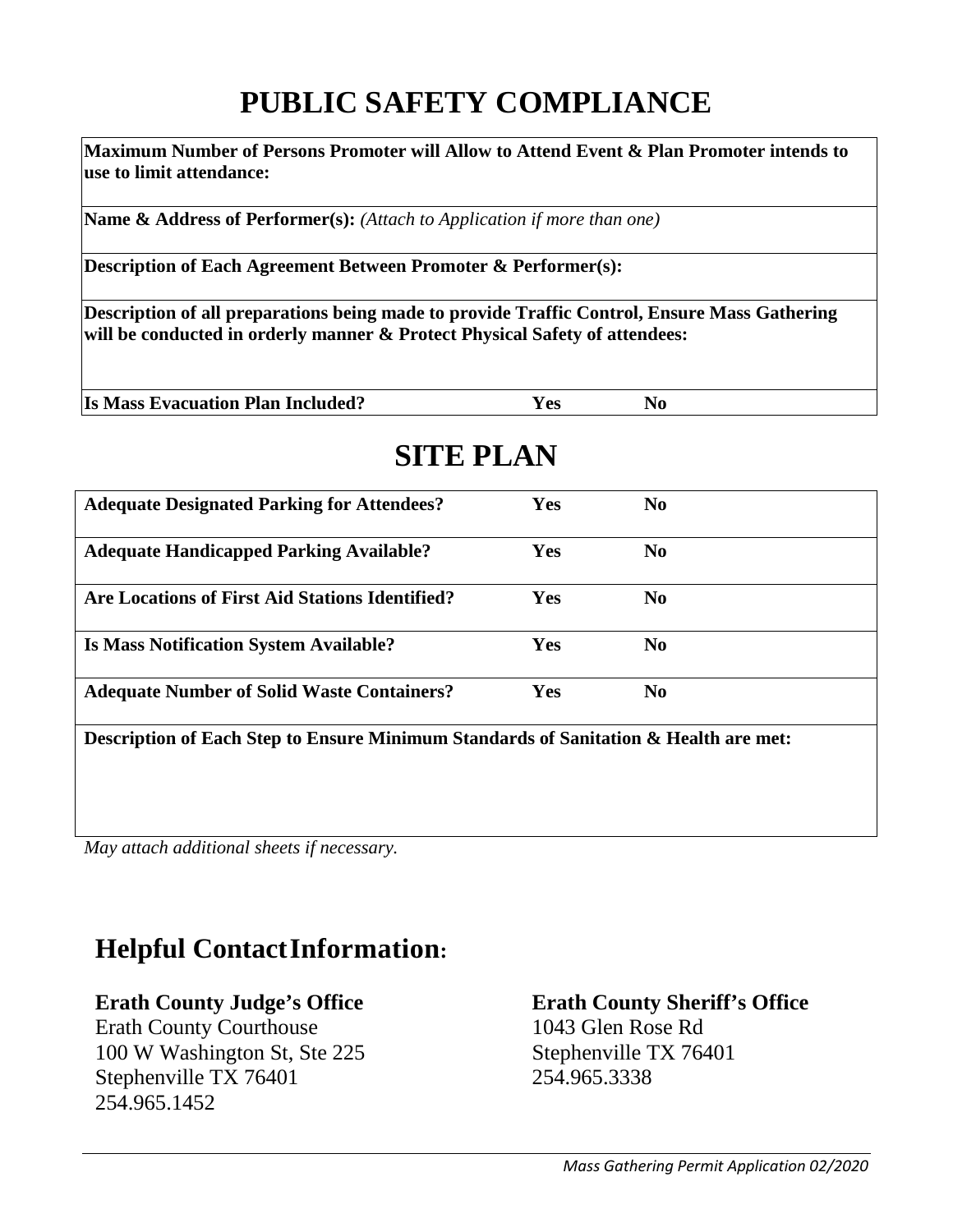### **Acknowledgement**

**State of Texas §**

**County of Erath §**

I affirm that the information I have given in this document and its attachments are correct and I hereby set my hand on this the  $\frac{d}{dx}$  day of  $\frac{1}{2020}$ , 2020.

Signature of promoter

\_\_\_\_\_\_\_\_\_\_\_\_\_\_\_\_\_\_\_\_\_\_\_\_\_\_\_\_\_\_

\_\_\_\_\_\_\_\_\_\_\_\_\_\_\_\_\_\_\_\_\_\_\_\_\_\_\_\_\_\_\_

Printed name of promoter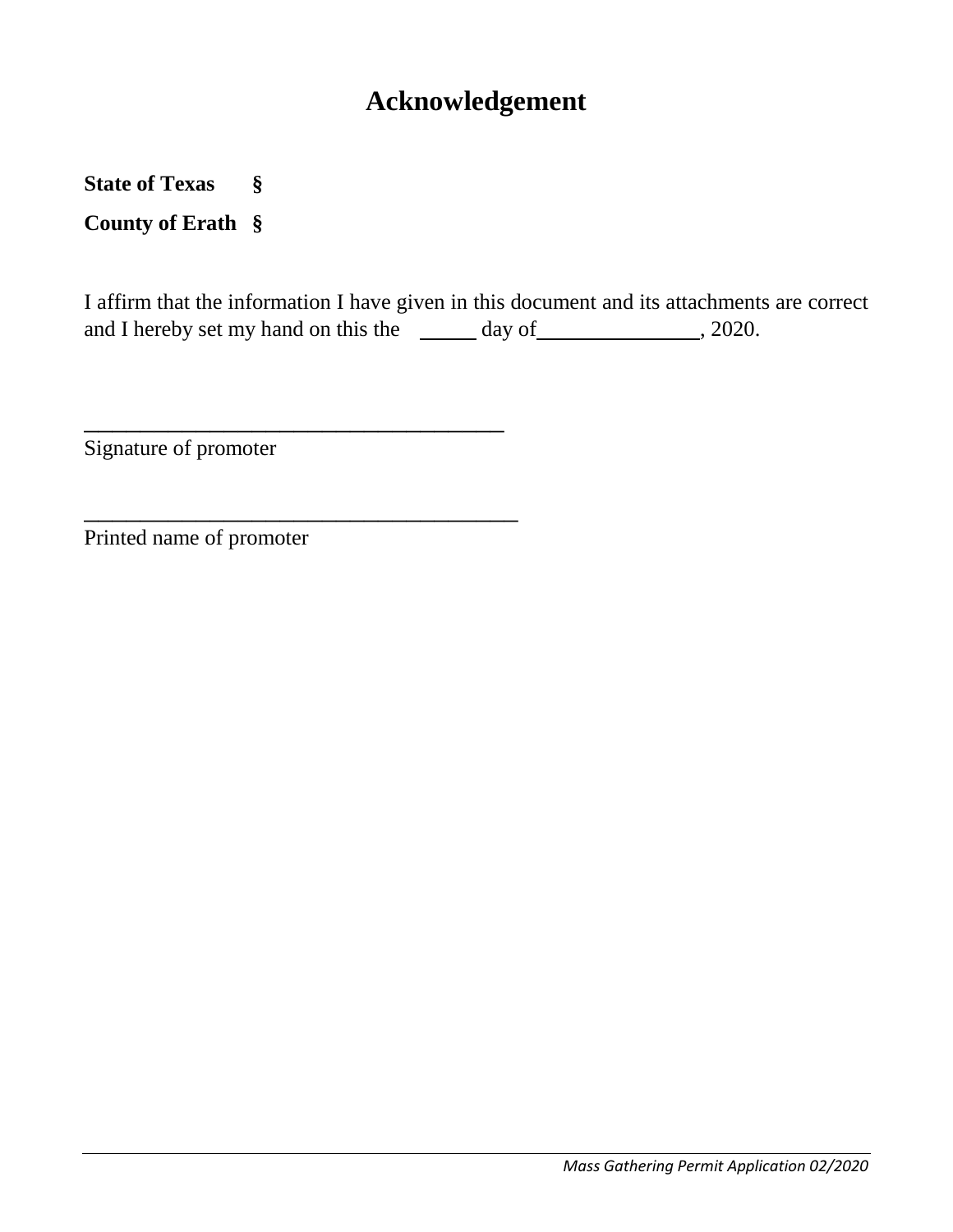#### **HEALTH AND SAFETY CODE TITLE 9. SAFETY SUBTITLE A. PUBLIC SAFETY CHAPTER 751. MASS GATHERINGS**

**Sec. 751.001. SHORT TITLE.** This chapter may be cited as the Texas Mass Gatherings Act.

Acts 1989, 71st Leg., ch. 678, Sec. 1, eff. Sept. 1, 1989.

#### **Sec. 751.002. DEFINITIONS.** In this chapter:

- (1) "Mass gathering" means a gathering:
	- (A) that is held outside the limits of a municipality;
	- (B) that attracts or is expected to attract:
		- (i) more than 2,500 persons; or

(ii) more than 500 persons, if 51 percent or more of those persons may reasonably be expected to be younger than 21 years of age and it is planned or may reasonably be expected that alcoholic beverages will be sold, served, or consumed at or around the gathering; and

(C) at which the persons will remain:

(i) for more than five continuous hours; or

(ii) for any amount of time during the period beginning at 10 p.m. and ending at 4 a.m.

(2) "Person" means an individual, group of individuals, firm, corporation, partnership, or association.

(3) "Promote" includes organize, manage, finance, or hold.

(4) "Promoter" means a person who promotes a mass gathering.

Acts 1989, 71st Leg., ch. 678, Sec. 1, eff. Sept. 1, 1989. Amended by Acts 1999, 76th Leg., ch. 553, Sec. 1, eff. June 18, 1999.

Amended by: Acts 2005, 79th Leg., Ch. 692 (S.B. 270), Sec. 1, eff. June 17, 2005.

**Sec. 751.0021. APPLICABILITY TO CERTAIN HORSE AND GREYHOUND RACES.(Not**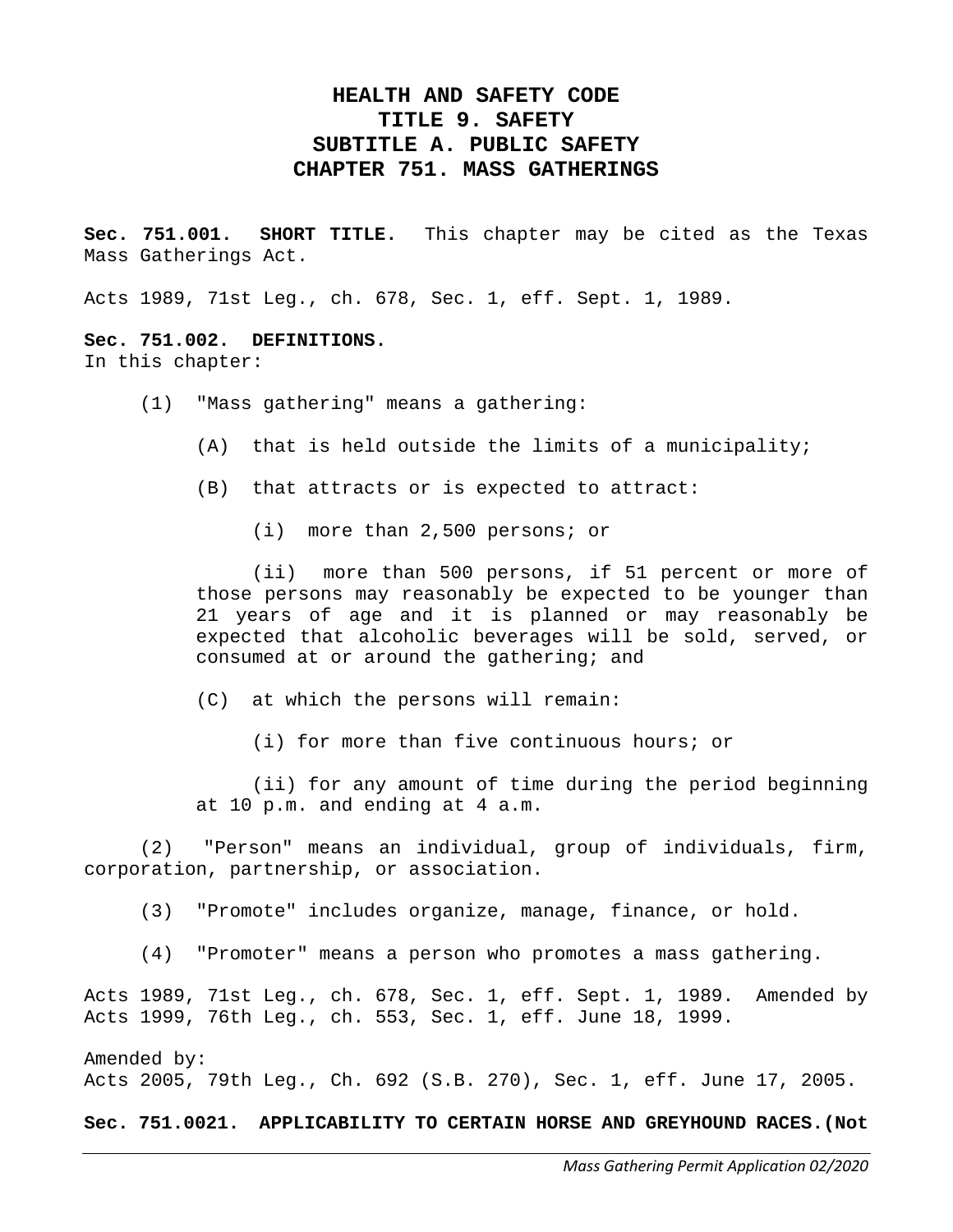#### **applicable to Erath County)**

**Sec. 751.003. PERMIT REQUIREMENT.** A person may not promote a mass gathering without a permit issued under this chapter.

Acts 1989, 71st Leg., ch. 678, Sec. 1, eff. Sept. 1, 1989.

#### **Sec. 751.004. APPLICATION PROCEDURE.**

(a) At least 45 days before the date on which a mass gathering will be held, the promoter shall file a permit application with the county judge of the county in which the mass gathering will be held.

(b) The application must include:

(1) the promoter's name and address;

(2) a financial statement that reflects the funds being supplied to finance the mass gathering and each person supplying the funds;

(3) the name and address of the owner of the property on which the mass gathering will be held;

(4) a certified copy of the agreement between the promoter and the property owner;

(5) the location and a description of the property on which the mass gathering will be held;

(6) the dates and times that the mass gathering will be held;

(7) the maximum number of persons the promoter will allow to attend the mass gathering and the plan the promoter intends to use to limit attendance to that number;

(8) the name and address of each performer who has agreed to appear at the mass gathering and the name and address of each performer's agent;

(9) a description of each agreement between the promoter and a performer;

(10) a description of each step the promoter has taken to ensure that minimum standards of sanitation and health will be maintained during the mass gathering;

(11) a description of all preparations being made to provide traffic control, to ensure that the mass gathering will be conducted in an orderly manner, and to protect the physical safety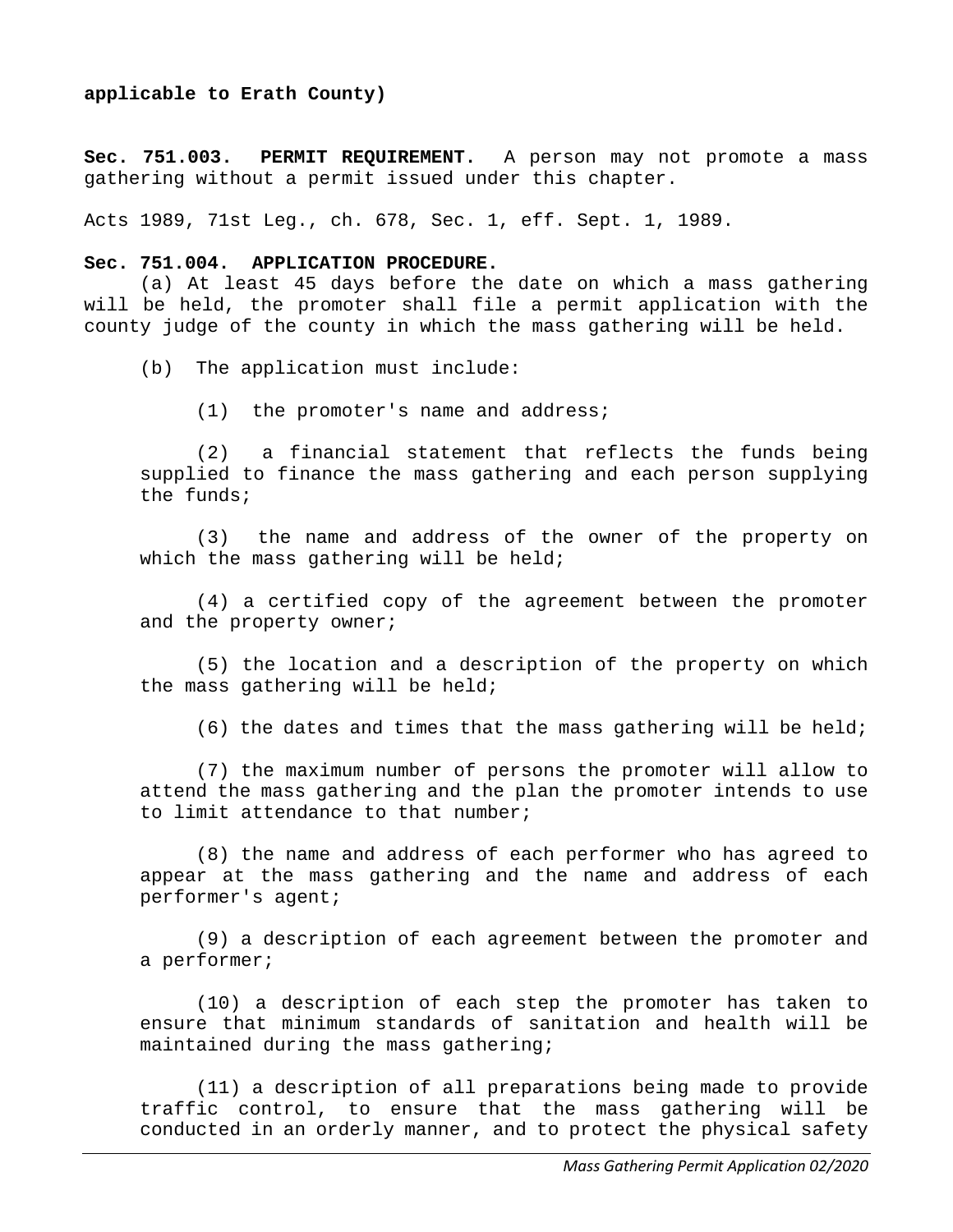of the persons who attend the mass gathering;

(12) a description of the preparations made to provide adequate medical and nursing care; and

(13) a description of the preparations made to supervise minors who may attend the mass gathering.

Acts 1989, 71st Leg., ch. 678, Sec. 1, eff. Sept. 1, 1989.

#### **Sec. 751.005. INVESTIGATION.**

(a) After a permit application is filed with the county judge, the county judge shall send a copy of the application to the county health authority, the county fire marshal or the person designated under Subsection (c), and the sheriff.

(b) The county health authority shall inquire into preparations for the mass gathering. At least five days before the date on which the hearing prescribed by Section 751.006 is held, the county health authority shall submit to the county judge a report stating whether the health authority believes that the minimum standards of health and sanitation prescribed by state and local laws, rules, and orders will be maintained.

(c) The county fire marshal shall investigate preparations for the mass gathering. If there is no county fire marshal in that county, the commissioners court shall designate a person to act under this section. At least five days before the date on which the hearing prescribed by Section 751.006 is held, the county fire marshal or the commissioners court designee shall submit to the county judge a report stating whether the fire marshal or designee believes that the minimum standards for ensuring public fire safety and order as prescribed by state and local laws, rules, and orders will be maintained.

(d) The sheriff shall investigate preparations for the mass gathering. At least five days before the date on which the hearing prescribed by Section 751.006 is held, the sheriff shall submit to the county judge a report stating whether the sheriff believes that the minimum standards for ensuring public safety and order that are prescribed by state and local laws, rules, and orders will be maintained.

(e) The county judge may conduct any additional investigation that the judge considers necessary.

(f) The county health authority, county fire marshal or commissioners court designee, and sheriff shall be available at the hearing prescribed by Section 751.006 to give testimony relating to their reports.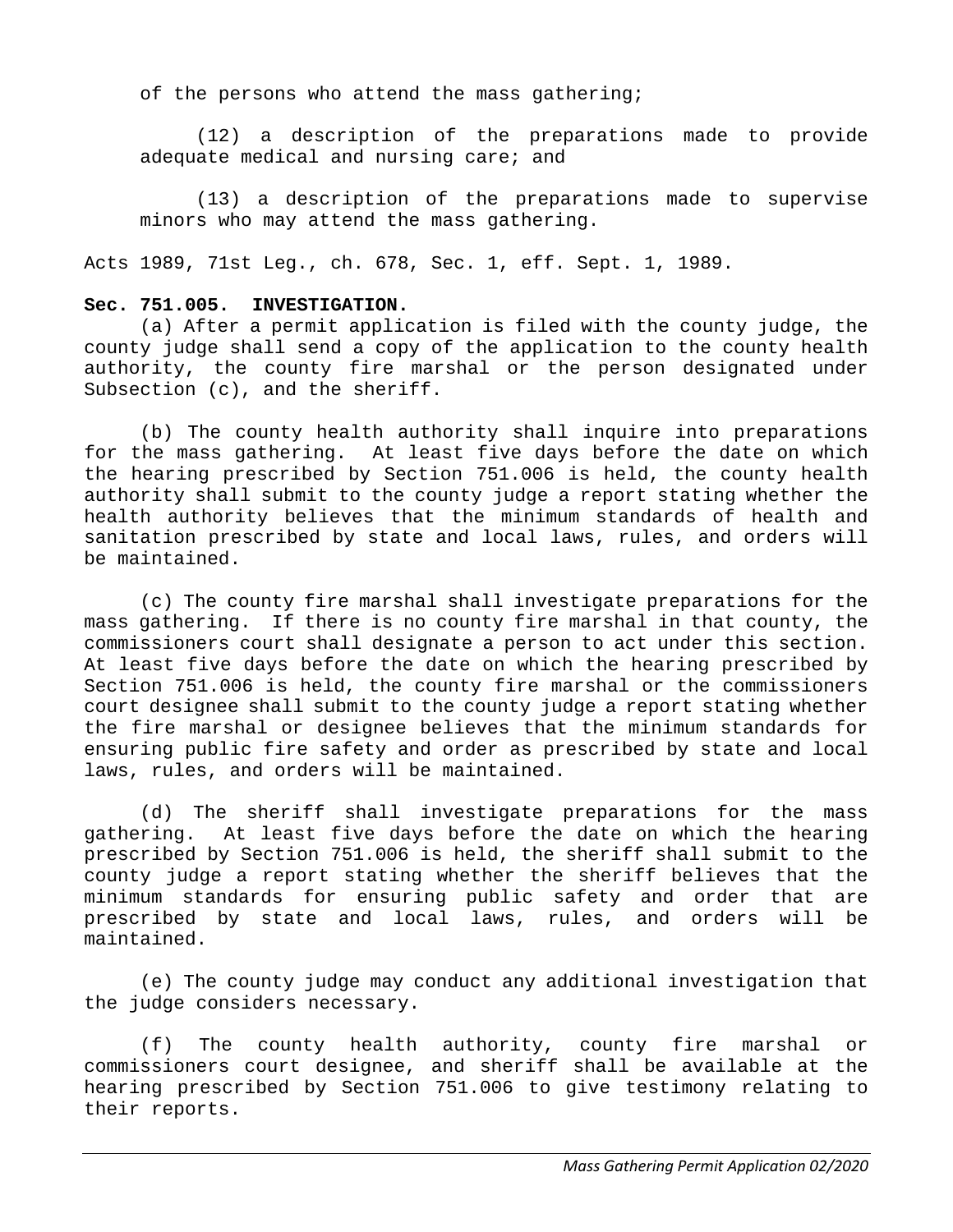Acts 1989, 71st Leg., ch. 678, Sec. 1, eff. Sept. 1, 1989. Amended by Acts 1999, 76th Leg., ch. 553, Sec. 2, eff. June 18, 1999.

# **Sec. 751.0055. DELEGATION OF DUTIES OF COUNTY JUDGE.**<br>(a) The county judge of a county may file

The county judge of a county may file an order with the commissioner's court of the county delegating to another county officer<br>the duty to hear applications for a permit under this chapter. The the duty to hear applications for a permit under this chapter. order may provide for allowing the county officer to revoke a permit under Section 751.008.

(b) An order of a county officer acting under the delegated authority of the county judge in regard to a permit has the same effect as an order of the county judge.

(c) During the period in which the order is in effect, the county judge may withdraw the authority delegated in relation to an application and the county judge may hear the application.

(d) The county judge may at any time revoke an order delegating duties under this section.

Added by Acts 2001, 77th Leg., ch. 1, Sec. 1, effective March 26, 2001.

#### **Sec. 751.006. HEARING.**

(a) Not later than the 10th day before the date on which a mass gathering will begin, the county judge shall hold a hearing on the application. The county judge shall set the date and time of the hearing.

(b) Notice of the time and place of the hearing shall be given to the promoter and to each person who has an interest in whether the permit is granted or denied.

(c) At the hearing, any person may appear and testify for or against granting the permit.

Acts 1989, 71st Leg., ch. 678, Sec. 1, eff. Sept. 1, 1989.

Sec. 751.007. FINDINGS AND DECISION OF COUNTY JUDGE.

(a) After the completion of the hearing prescribed by Section 751.006, the county judge shall enter his findings in the record and shall either grant or deny the permit.

(b) The county judge may deny the permit if he finds that:

(1) the application contains false or misleading information or omits required information;

(2) the promoter's financial backing is insufficient to ensure that the mass gathering will be conducted in the manner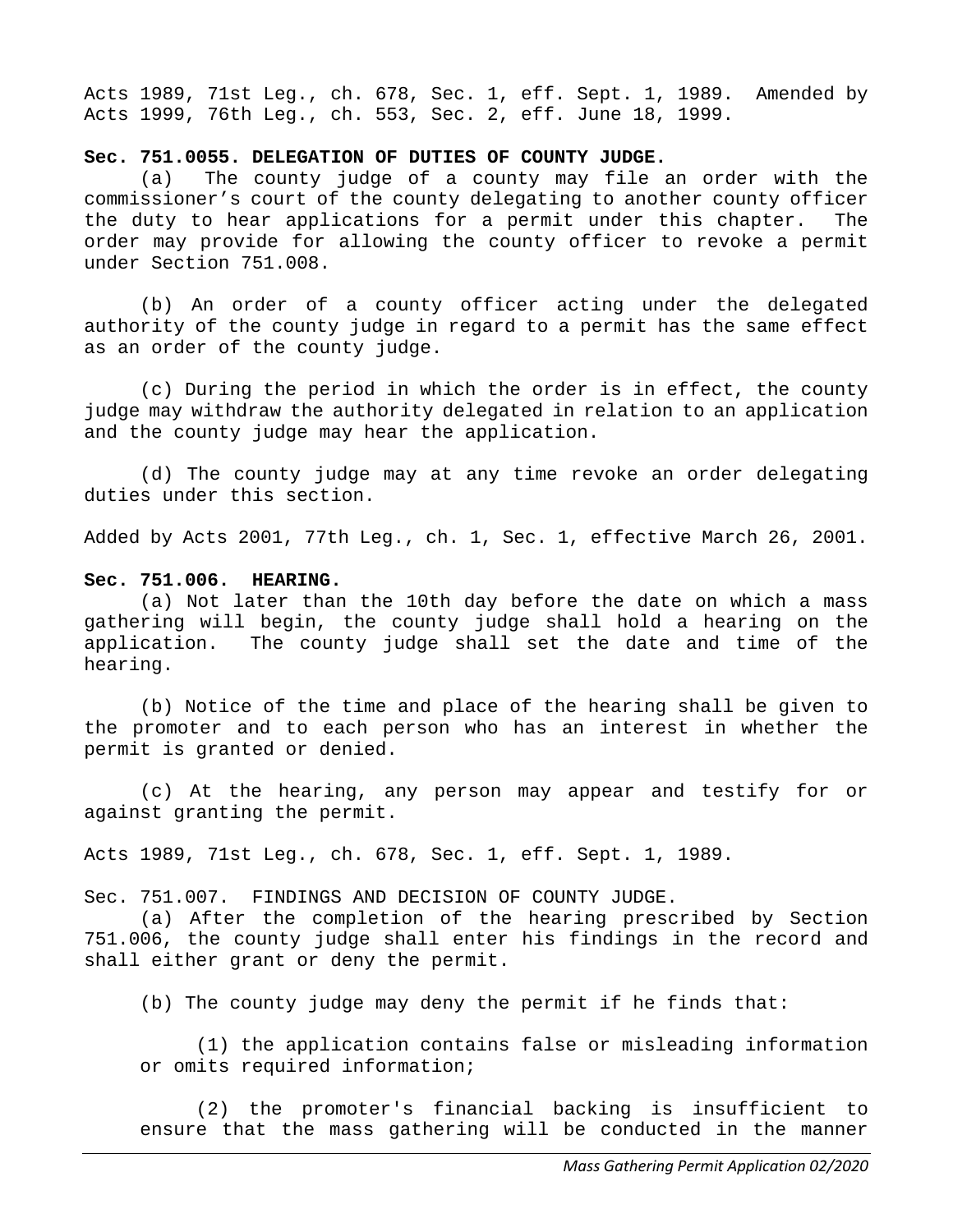stated in the application;

(3) the location selected for the mass gathering is inadequate for the purpose for which it will be used;

(4) the promoter has not made adequate preparations to limit the number of persons attending the mass gathering or to provide adequate supervision for minors attending the mass gathering;

(5) the promoter does not have assurance that scheduled performers will appear;

(6) the preparations for the mass gathering do not ensure that minimum standards of sanitation and health will be maintained;

(7) the preparations for the mass gathering do not ensure that the mass gathering will be conducted in an orderly manner and that the physical safety of persons attending will be protected;

(8) adequate arrangements for traffic control have not been provided; or

(9) adequate medical and nursing care will not be available.

Acts 1989, 71st Leg., ch. 678, Sec. 1, eff. Sept. 1, 1989.

#### **Sec. 751.008. PERMIT REVOCATION.**

(a) The county judge may revoke a permit issued under this chapter if the county judge finds that preparations for the mass gathering will not be completed by the time the mass gathering will begin or that the permit was obtained by fraud or misrepresentation.

(b) The county judge must give notice to the promoter that the<br>t will be revoked at least 24 hours before the revocation. If permit will be revoked at least 24 hours before the revocation. requested by the promoter, the county judge shall hold a hearing on the revocation.

Acts 1989, 71st Leg., ch. 678, Sec. 1, eff. Sept. 1, 1989.

Sec. 751.009. APPEAL. A promoter or a person affected by the granting, denying, or revoking of a permit may appeal that action to a district court having jurisdiction in the county in which the mass gathering will be held.

Acts 1989, 71st Leg., ch. 678, Sec. 1, eff. Sept. 1, 1989. Amended by Acts 2001, 77th Leg., ch. 1, Sec. 2, eff. March 26, 2001.

#### **Sec. 751.010. RULES.**

(a) After notice and a public hearing, the executive commissioner of the Health and Human Services Commission shall adopt rules relating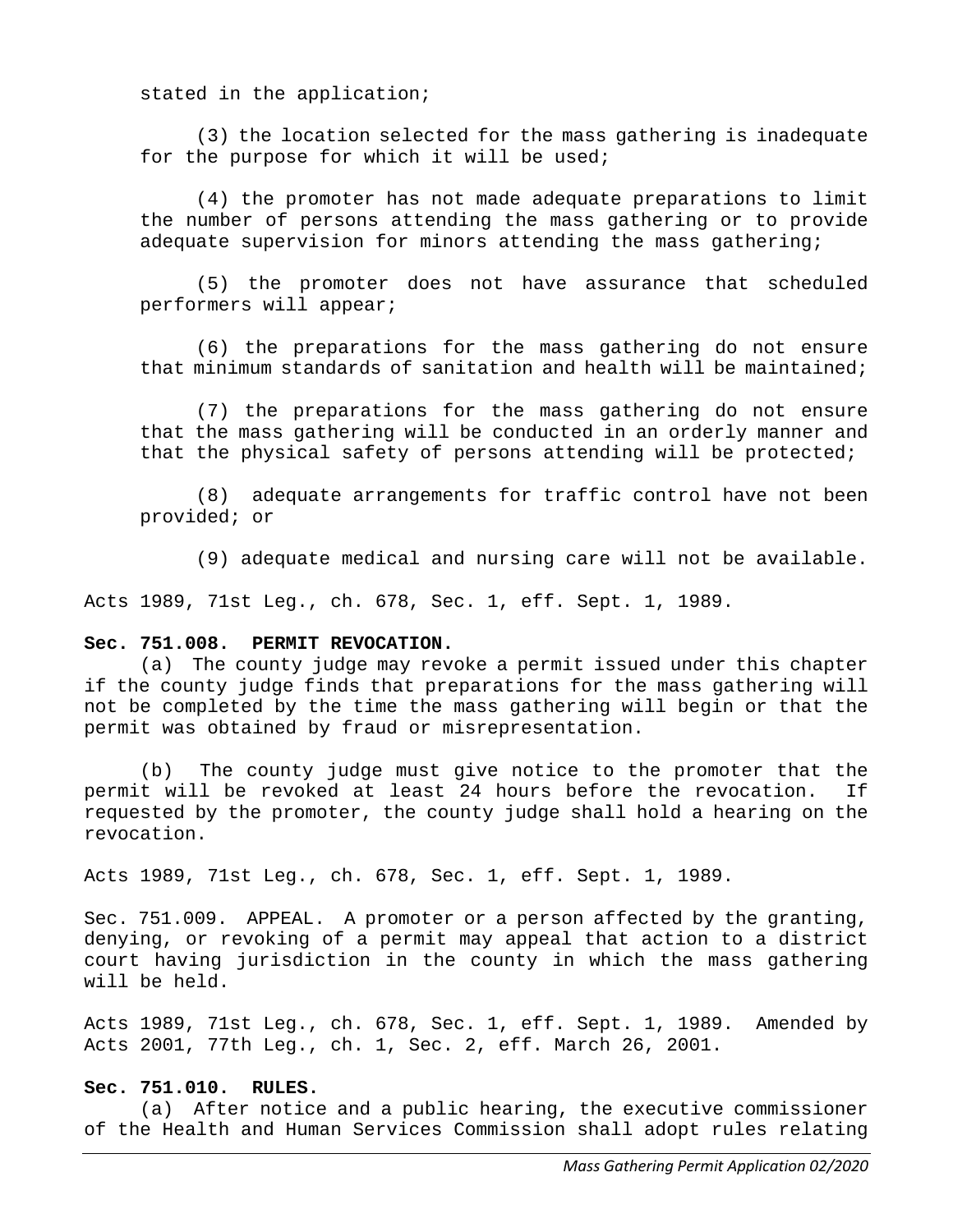to minimum standards of health and sanitation to be maintained at mass gatherings.

(b) After notice and a public hearing, the Department of Public Safety shall adopt rules relating to minimum standards that must be maintained at a mass gathering to protect public safety and maintain order.

Acts 1989, 71st Leg., ch. 678, Sec. 1, eff. Sept. 1, 1989.

Amended by: Acts 2015, 84th Leg., R.S., Ch. 1 (S.B. 219), Sec. 3.1507, eff. April 2, 2015.

#### **Sec. 751.011. CRIMINAL PENALTY.**

**(a) A person commits an offense if the person violates Section 751.003.**

**(b) An offense under this section is a misdemeanor punishable by a fine of not more than \$1,000, confinement in the county jail for not more than 90 days, or both.**

Acts 1989, 71st Leg., ch. 678, Sec. 1, eff. Sept. 1, 1989.

#### **Sec. 751.012. INSPECTIONS.**

(a) The county health authority may inspect a mass gathering during the mass gathering to ensure that the minimum standards of health and sanitation prescribed by state and local laws, rules, and orders are being maintained. If the county health authority determines a violation of the minimum standards is occurring, the health authority may order the promoter of the mass gathering to correct the violation.

(b) The county fire marshal or the person designated under Section 751.005(c) may inspect a mass gathering during the mass gathering to ensure that the minimum standards for ensuring public fire safety and order as prescribed by state and local laws, rules, and orders are being maintained. If the marshal or commissioners court designee determines a violation of the minimum standards is occurring, the marshal or designee may order the promoter of the mass gathering to correct the violation.

(c) The sheriff may inspect a mass gathering during the mass gathering to ensure that the minimum standards for ensuring public safety and order prescribed by state and local laws, rules, and orders are being maintained. If the sheriff determines a violation of the minimum standards is occurring, the sheriff may order the promoter of the mass gathering to correct the violation.

(d) A promoter who fails to comply with an order issued under this section commits an offense. An offense under this section is a Class C misdemeanor.